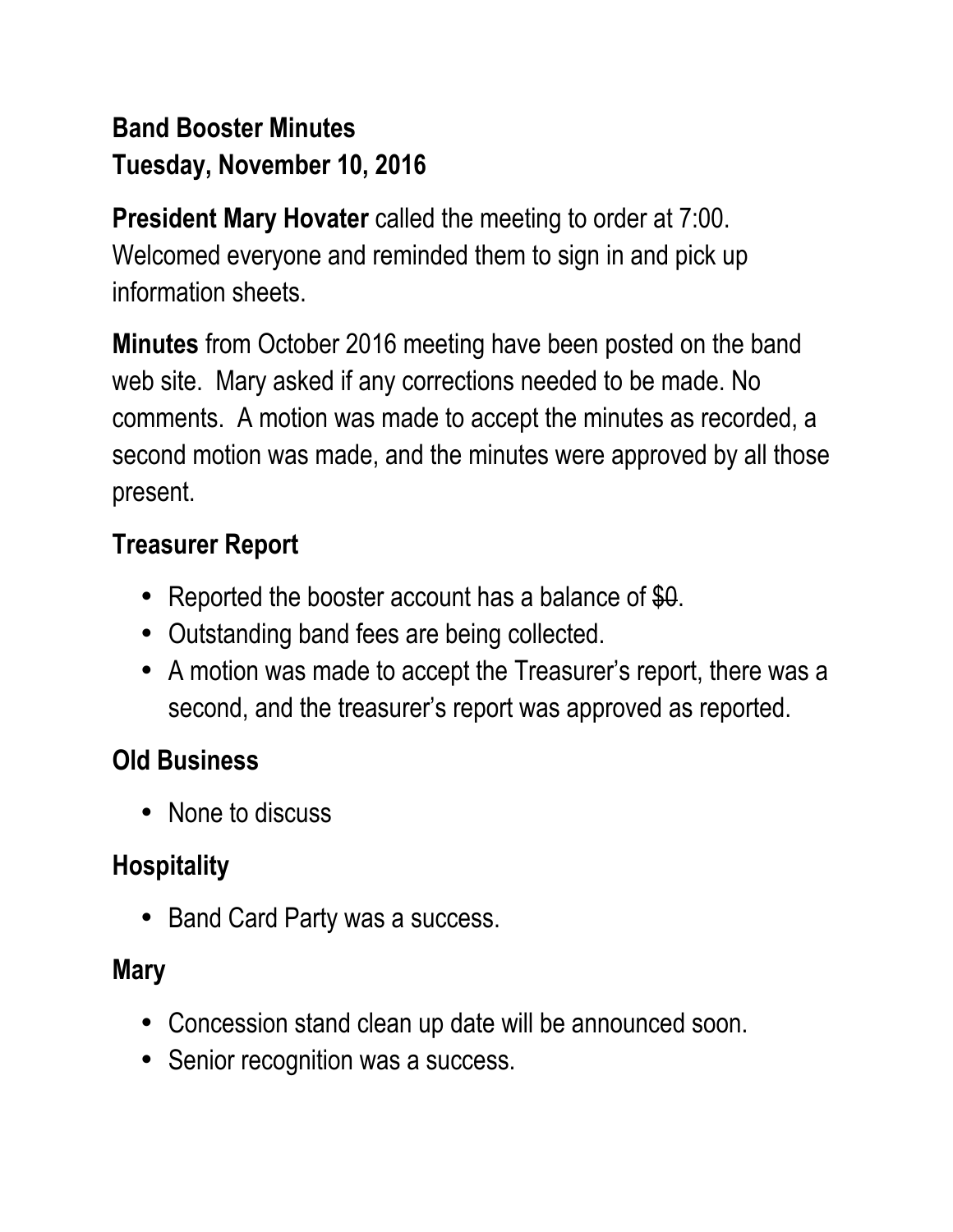- Prides store amounts will be coming out soon, but it was a success.
- 5064 band cards were sold by the high school and 295 were sold by the middle school. 51 cards are still out.
- There are band show shirts available if anyone wants to purchase one.
- Please contact Carol to find out how much is due on the Chicago trip if you are unsure of the amount.
- Will print up a letter to hand out to anyone interested in helping sponsor the new uniform purchase.

## **Uniforms**

- Leslie stated all is good in the uniform room.
- Picture day is coming up Tuesday, the  $15<sup>th</sup>$
- Parents remind your children the full uniform is to go to Chicago and please put uniform in a uniform bag for convenience.

# **Public Relations**

• Kathryn requested everyone continue to take photos of the games so we can send them in to Mr. Smith by the end of the school year.

### **Chaperones**

• Thanks to everyone who helped out with away and home games!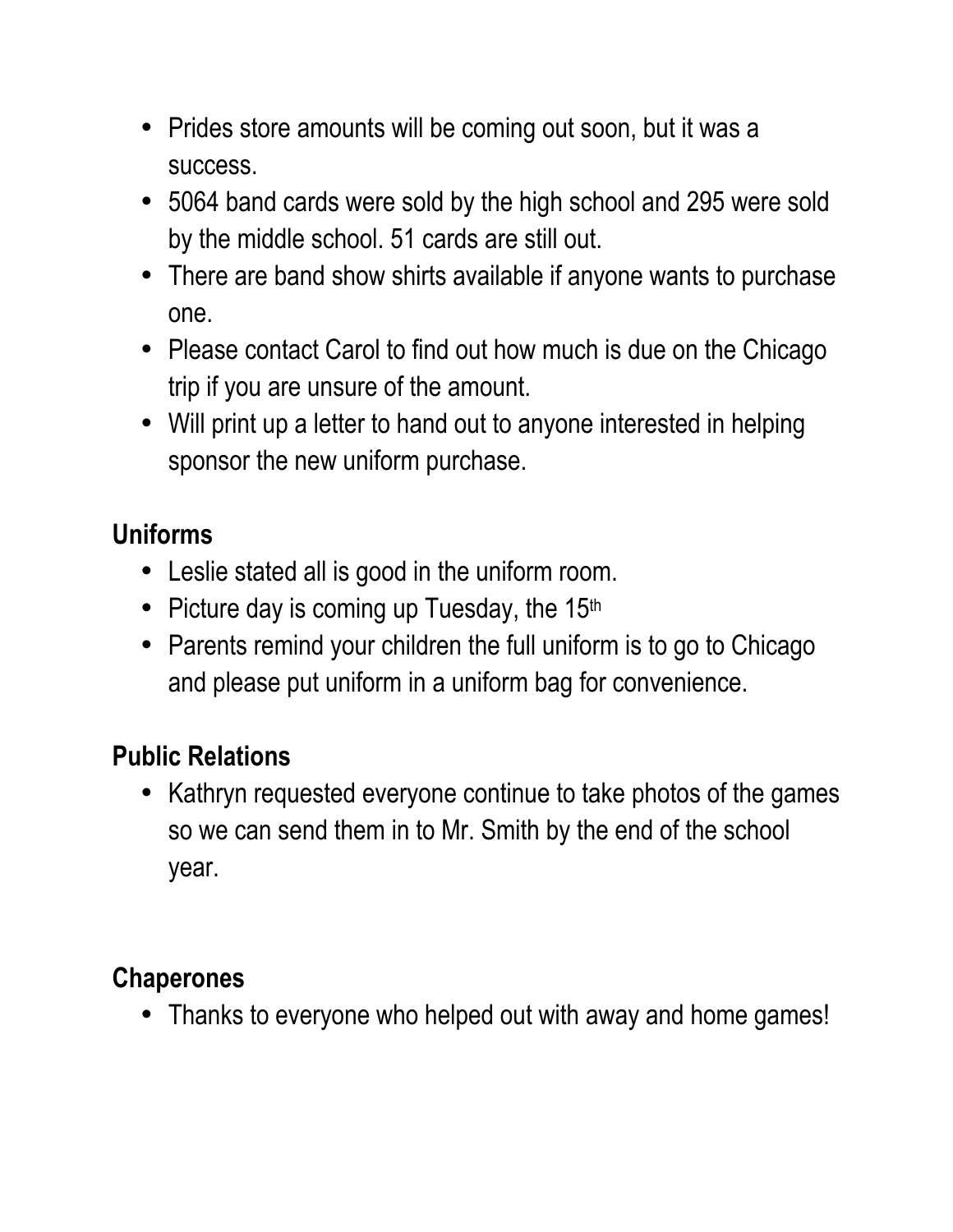### **Pit Crew**

- John Sisk asked about shocks and brighter head lights on the equipment truck.
- Loading crew was the best ever.
- **Mrs. Bean presented by Mr. Tuescher** 
	- A special thank you to the band booster parents who helped at the middle school games.
	- Lockers are on the priority list and will be purchased with the band card funds.
	- Thanks to Mary and Judy for all their hard work.

## **Mr. Teuscher by Mr. Smith (CMS Football Game)**

• Performance competitions went well, with percussion scoring an 89 at the Hoover event and a 95 at the Athens event.

## **Mr. Smith**

- Marching season went very well and the students were superior.
- Thanked the boosters for all their hard work.
- We have been looking at some different style uniforms for the band when the time comes to order.
- We will need sponsors to get the new uniforms by next year. We will have to order them by December of 2016 to receive them by April 2017.